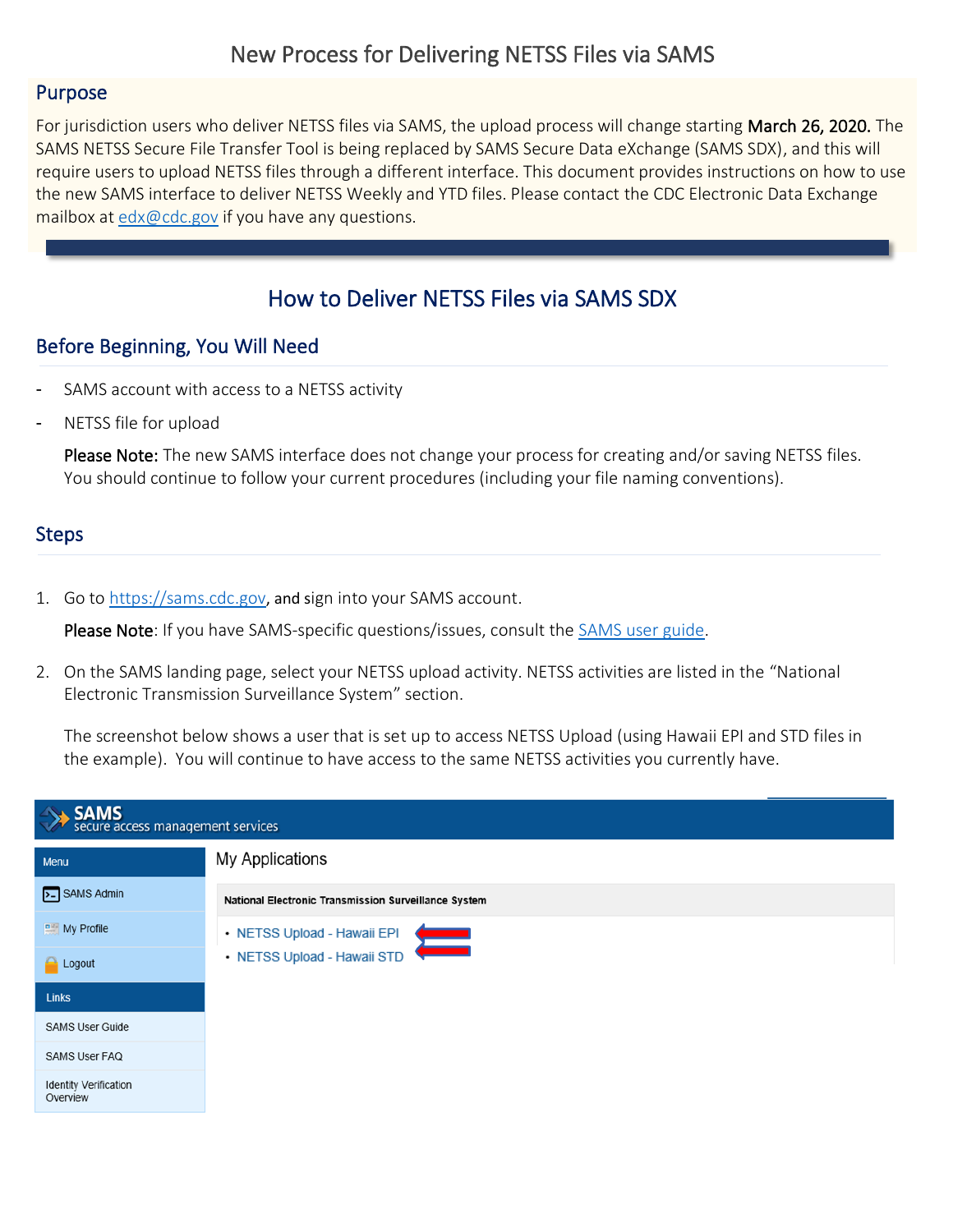3. From the SAMS Secure Data eXchange page, select the correct NETSS Upload folder. The below screen capture shows the NETSS Upload folders (again using Hawaii in the example.)

| $\rightarrow$ SAMS   | Search Files and Folders            |              |         |       |
|----------------------|-------------------------------------|--------------|---------|-------|
| $\mathbb{Z}$ Compose | $\uparrow$ Upload                   |              |         |       |
| Inbox                | SAMS Secure Data eXchange - eAuth 1 |              |         |       |
| Sent                 | Name $\wedge$                       | Updated      | Size    |       |
| Drafts               | NETSS Upload - Hawaii EPI<br>22     | Jan 26, 2020 | 2 items | 0.0.0 |
| Trash                | NETSS Upload - Hawaii STD<br>22     | Jan 26, 2020 | 2 items | 0.0.0 |

4. Next, select either the "Weekly" folder or the "YTD" folder from the NETSS Upload page.

Please note: Take care to select the correct folder because successful processing of your file depends on the appropriate folder choice. For example, although the application allows you to add a *Weekly* file to the *YTD* folder, this incorrect selection will result in a file-processing error.

| <b>SAMS</b>          | Search Files and Folders                        |              |                                                                      |  |
|----------------------|-------------------------------------------------|--------------|----------------------------------------------------------------------|--|
| $\mathbb{Z}$ Compose | $\uparrow$ Upload<br>$+$ New<br>*** More        |              |                                                                      |  |
| Inbox                | SAMS Secur- eAuth 1 > NETSS Upload - Hawaii EPI |              |                                                                      |  |
| Sent                 | Name $\wedge$                                   | Updated      | Size                                                                 |  |
| Drafts               | Weekly                                          | Jan 26, 2020 | 0 items<br>0.0.0                                                     |  |
| Trash                | <b>YTD</b><br>$\overline{12}$                   | Jan 26, 2020 | 0 items<br>0.0.0                                                     |  |
| Outbox               |                                                 |              |                                                                      |  |
|                      |                                                 |              | It is very Important to correctly select<br>the weekly or YTD folder |  |

5. Add your file to the selected "Weekly" or "YTD" folder using one of three options:

(a) *Upload:* Select the Upload button and then select Upload file. From the 'Choose File to Upload' screen, choose your file and select Open.

(b) *Drag and drop:* From your local file structure, drag your file to the "*drag and drop"* area of the page.

(c) *Browse:* Select the Browse link and then select Upload file. From the 'Choose File to Upload' screen, choose your file and select Open.